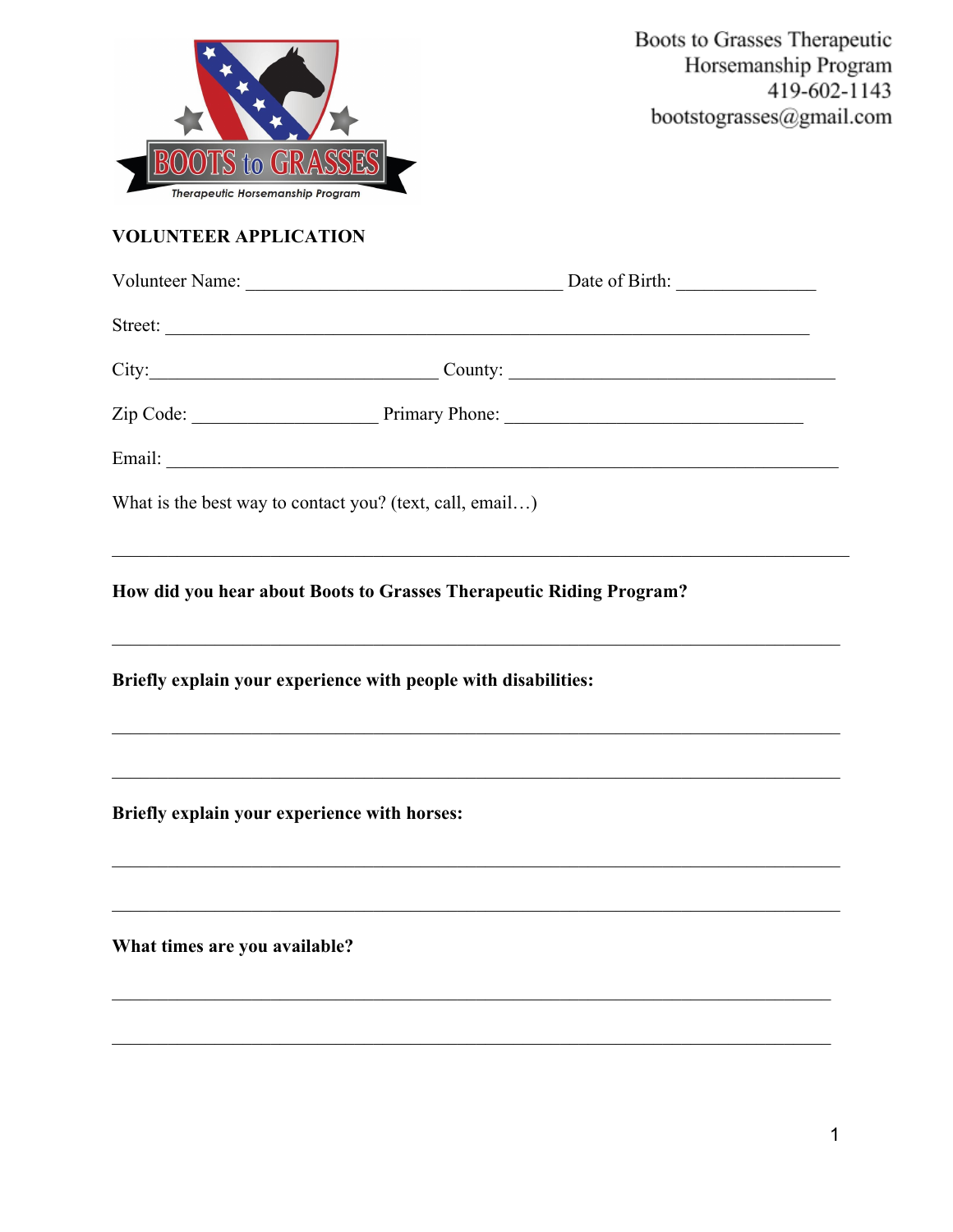

### **CONFIDENTIALITY POLICY – Please read carefully**

At Boots to Grasses Therapeutic Riding Program, we place great importance on protecting the confidential information of our clients, our staff, and our volunteers. "Confidential Information" includes, but is not limited to, personally identifiable information such as name, nickname(s), telephone numbers, addresses, e-mails, etc., as well as the non-public business records of Boots to Grasses Therapeutic Riding Program. In particular, medical information about clients, and information about their disabilities or special needs, must be protected as Confidential Information. Volunteers shall never disclose Confidential Information to anyone other than Boots to Grasses Therapeutic Riding Program staff. In addition, volunteers must seek staff permission that consent has been given before taking any pictures or videos. Any violation of the Confidentiality Policy will result in disciplinary action.

**I have read and understand Boots to Grasses Therapeutic Riding Program Confidentiality Policy and agree to abide by them.**

Date: The Print Name:  $\blacksquare$ 

Signature:

Signature of Parent or Guardian (if under 18 yrs.): \_\_\_\_\_\_\_\_\_\_\_\_\_\_\_\_\_\_\_\_\_\_\_\_\_\_\_\_\_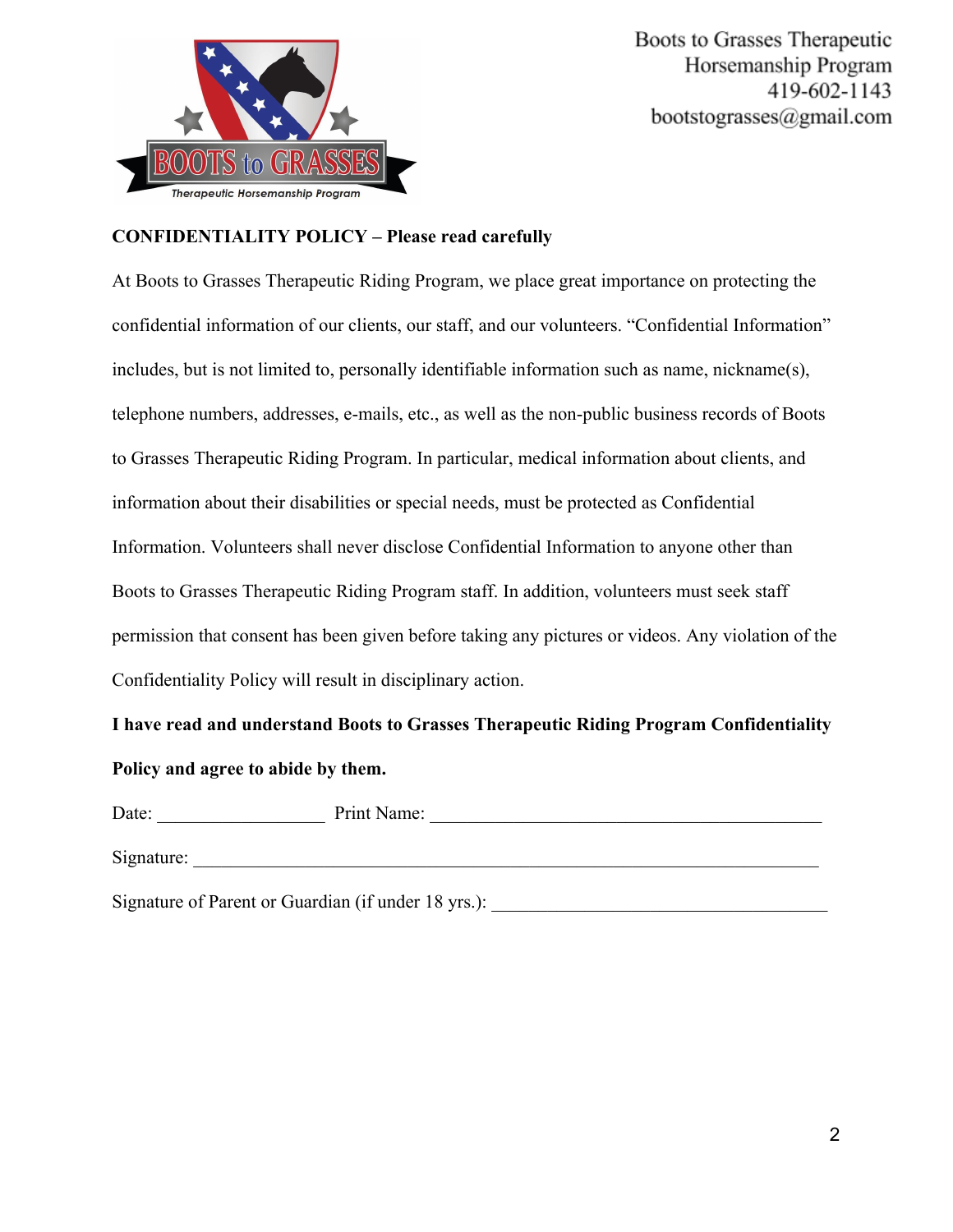

## **CRIMINAL BACKGROUND CHECK**

Have you ever been convicted of a criminal offense? Yes No

If yes, please explain:

All volunteer applicants over the age of 18 are subjected to a criminal background check before they begin their service to Boots to Grasses Therapeutic Riding Program. Boots to Grasses Therapeutic Riding Program reserves the right to reject applicants who have been convicted of crimes involving violence, alcohol, theft, and any other crime we feel poses a possible risk to our participants, staff, and/or horses. Likewise, Boots to Grasses Therapeutic Riding Program has the right to reject applicants who refuse to cooperate in a criminal records check. Inquiries include Social Security number verification as well as information from the National Criminal File which includes state criminal records, prison parole and release files and sex offender registries. All information will be kept strictly confidential.

 $\mathcal{L}_\mathcal{L} = \{ \mathcal{L}_\mathcal{L} = \{ \mathcal{L}_\mathcal{L} = \{ \mathcal{L}_\mathcal{L} = \{ \mathcal{L}_\mathcal{L} = \{ \mathcal{L}_\mathcal{L} = \{ \mathcal{L}_\mathcal{L} = \{ \mathcal{L}_\mathcal{L} = \{ \mathcal{L}_\mathcal{L} = \{ \mathcal{L}_\mathcal{L} = \{ \mathcal{L}_\mathcal{L} = \{ \mathcal{L}_\mathcal{L} = \{ \mathcal{L}_\mathcal{L} = \{ \mathcal{L}_\mathcal{L} = \{ \mathcal{L}_\mathcal{$ 

| Date:                                               | Print Name: |
|-----------------------------------------------------|-------------|
| Signature:                                          |             |
| Signature of Parent or Guardian (if under 18 yrs.): |             |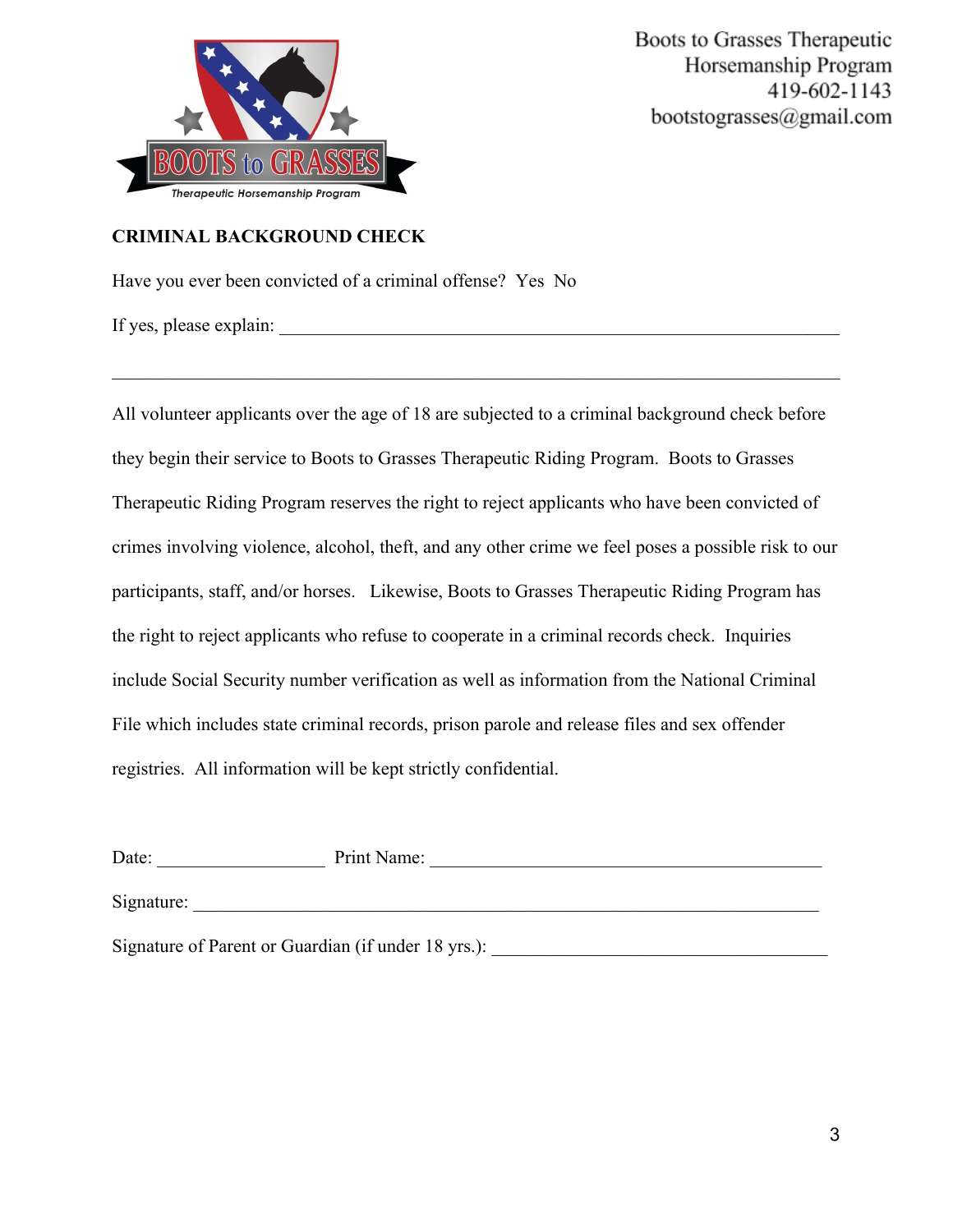

# **AUTHORIZATION FOR EMERGENCY MEDICAL TREATMENT**

*In the event of a medical emergency, Boot to Grasses Therapeutic Horsemanship Program will provide basic first aid and/or call 911 and will disclose all available health care information to emergency medical personnel* Emergency contact #1 Name: Emergency contact #1 Phone number: \_\_\_\_\_\_\_\_\_\_\_\_\_\_\_\_\_\_\_\_\_\_\_\_\_\_\_\_\_\_\_\_\_\_\_\_\_\_\_\_\_\_\_\_\_\_

Emergency contact #2 Name: \_\_\_\_\_\_\_\_\_\_\_\_\_\_\_\_\_\_\_\_\_\_\_\_\_\_\_\_\_\_\_\_\_\_\_\_\_\_\_\_\_\_\_\_\_\_\_\_\_\_\_\_

Emergency contact #2 Phone number: \_\_\_\_\_\_\_\_\_\_\_\_\_\_\_\_\_\_\_\_\_\_\_\_\_\_\_\_\_\_\_\_\_\_\_\_\_\_\_\_\_\_\_\_\_\_

Please list any medical conditions or medications you are currently using that might affect your volunteer duties or that Boots to Grasses Therapeutic Riding Program should be aware of in case of an emergency (i.e. bee sting allergies, asthma, back pain, history of seizures, etc.), or any reason why working with children, horses and the public sector may not be appropriate. Please attach additional sheets if necessary. \_\_\_\_\_\_\_\_\_\_\_\_\_\_\_\_\_\_\_\_\_\_\_\_\_\_\_\_\_\_\_\_\_\_\_\_\_\_\_\_\_\_\_\_\_\_\_\_

 $\mathcal{L}_\mathcal{L} = \{ \mathcal{L}_\mathcal{L} = \{ \mathcal{L}_\mathcal{L} = \{ \mathcal{L}_\mathcal{L} = \{ \mathcal{L}_\mathcal{L} = \{ \mathcal{L}_\mathcal{L} = \{ \mathcal{L}_\mathcal{L} = \{ \mathcal{L}_\mathcal{L} = \{ \mathcal{L}_\mathcal{L} = \{ \mathcal{L}_\mathcal{L} = \{ \mathcal{L}_\mathcal{L} = \{ \mathcal{L}_\mathcal{L} = \{ \mathcal{L}_\mathcal{L} = \{ \mathcal{L}_\mathcal{L} = \{ \mathcal{L}_\mathcal{$ 

 $\mathcal{L}_\mathcal{L} = \{ \mathcal{L}_\mathcal{L} = \{ \mathcal{L}_\mathcal{L} = \{ \mathcal{L}_\mathcal{L} = \{ \mathcal{L}_\mathcal{L} = \{ \mathcal{L}_\mathcal{L} = \{ \mathcal{L}_\mathcal{L} = \{ \mathcal{L}_\mathcal{L} = \{ \mathcal{L}_\mathcal{L} = \{ \mathcal{L}_\mathcal{L} = \{ \mathcal{L}_\mathcal{L} = \{ \mathcal{L}_\mathcal{L} = \{ \mathcal{L}_\mathcal{L} = \{ \mathcal{L}_\mathcal{L} = \{ \mathcal{L}_\mathcal{$ 

 $\mathcal{L}_\mathcal{L} = \{ \mathcal{L}_\mathcal{L} = \{ \mathcal{L}_\mathcal{L} = \{ \mathcal{L}_\mathcal{L} = \{ \mathcal{L}_\mathcal{L} = \{ \mathcal{L}_\mathcal{L} = \{ \mathcal{L}_\mathcal{L} = \{ \mathcal{L}_\mathcal{L} = \{ \mathcal{L}_\mathcal{L} = \{ \mathcal{L}_\mathcal{L} = \{ \mathcal{L}_\mathcal{L} = \{ \mathcal{L}_\mathcal{L} = \{ \mathcal{L}_\mathcal{L} = \{ \mathcal{L}_\mathcal{L} = \{ \mathcal{L}_\mathcal{$ 

 $\mathcal{L}_\mathcal{L} = \{ \mathcal{L}_\mathcal{L} = \{ \mathcal{L}_\mathcal{L} = \{ \mathcal{L}_\mathcal{L} = \{ \mathcal{L}_\mathcal{L} = \{ \mathcal{L}_\mathcal{L} = \{ \mathcal{L}_\mathcal{L} = \{ \mathcal{L}_\mathcal{L} = \{ \mathcal{L}_\mathcal{L} = \{ \mathcal{L}_\mathcal{L} = \{ \mathcal{L}_\mathcal{L} = \{ \mathcal{L}_\mathcal{L} = \{ \mathcal{L}_\mathcal{L} = \{ \mathcal{L}_\mathcal{L} = \{ \mathcal{L}_\mathcal{$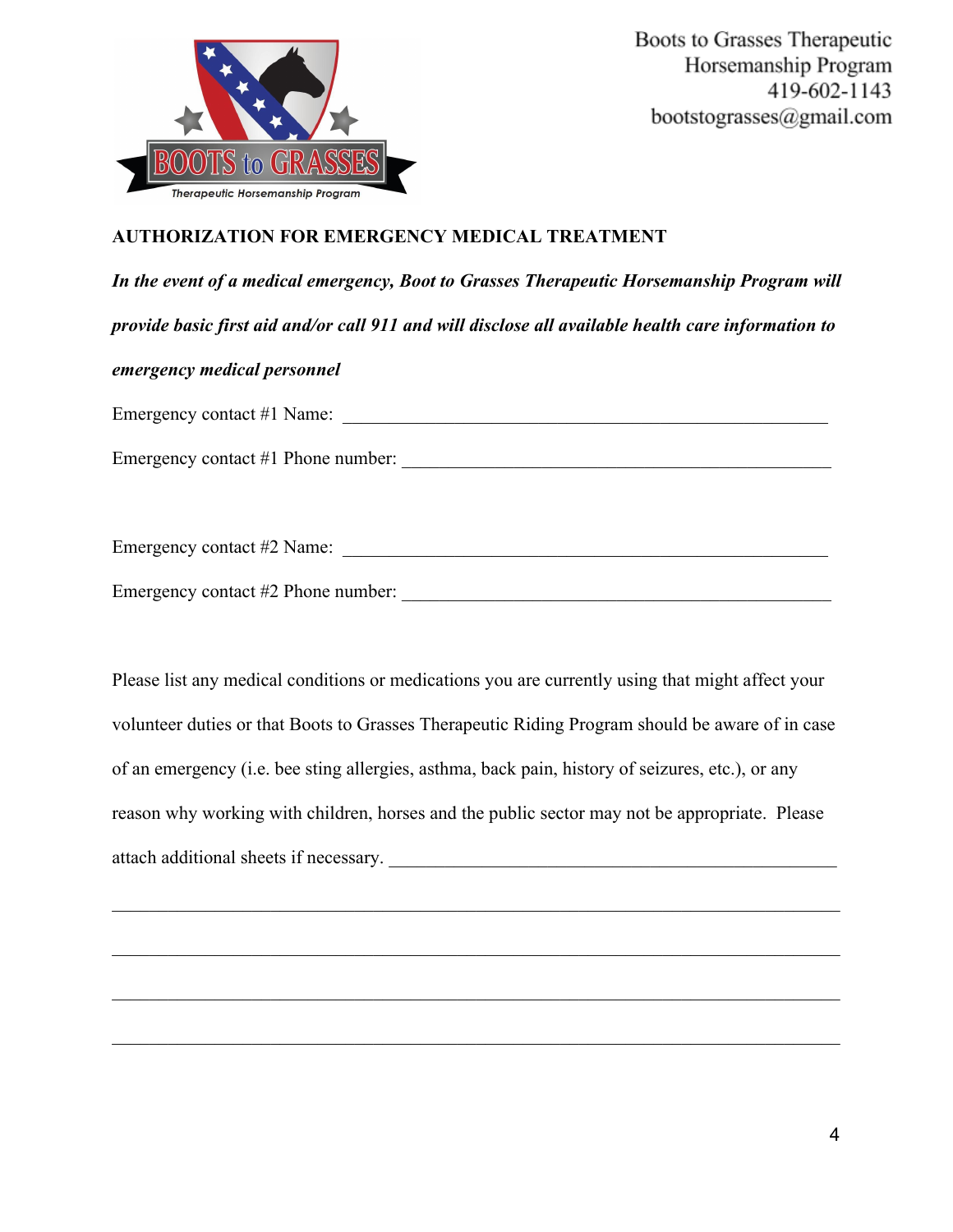

#### **RELEASE AND HOLD HARMLESS AGREEMENT**

The Undersigned acknowledges that Boots to Grasses Therapeutic Riding Program has fully explained to me the risk involved with horseback riding, horse-related activities and/or working around horses. These risks include but are not limited to bodily injury, permanent disability, physical harm to rider, horse and spectator, and even death. I further understand that the horse is a prey animal and regardless of its calm nature and training, the horse will revert to its natural instinct to fight or flee when frightened. These actions may include but are not limited to changing speed or direction at will, shifting its weight, bucking, rearing, kicking, biting, or running from danger.

I further understand that Boots to Grasses Therapeutic Riding Program and its representatives are not responsible for acts, occurrences, or elements of nature which include but are not limited to thunder, lightning, rain, snow, wind, and irregular footing which is subject to constant change in condition according to weather, temperature, usage, and natural and man-made changes in landscape.

Therefore, in consideration of the privilege of riding and/or working around horses at Boots to Grasses Therapeutic Riding Program, the Undersigned does hereby agree to hold harmless and indemnify Boots to Grasses Therapeutic Riding Program, its employees, volunteers, board of directors, and students and further release them from any liability or responsibility for accident, damage, injury, or illness to the Undersigned, or to any horse owned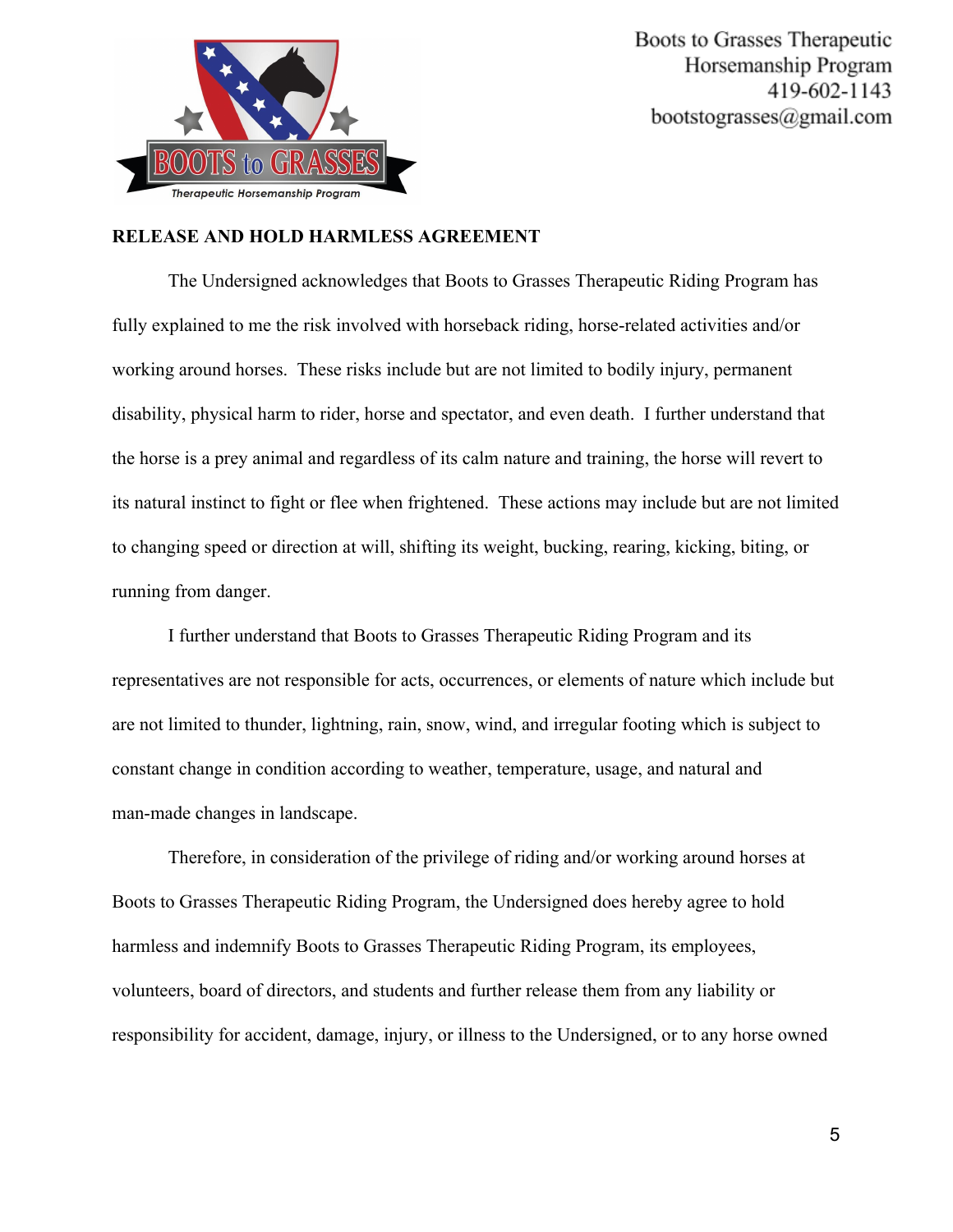

by the Undersigned, or to any family member or spectator accompanying the Undersigned on the premises.

Per Ohio Statute 2305.321 - "A danger or condition that is an integral part of an equine activity," including:

- (1) Unpredictability of horse's reaction to sounds, sudden movement, unfamiliar objects, persons, or other animals;
- (2) Collision with another horse, animal, person or object; and
- (3) Hazards, including, but not limited to, surface or subsurface conditions.
- (4) Potential of the equine activity participant to act in a negligent manner that may contribute to injury, death, or loss to the participant, including failing to maintain control over the horse or failing to act within the ability of the participant.

Equine Liability Law which states: Equine (Horse) Activity Sponsor, Equine And/Or Property Owner Is Not Liable For Any Damages Suffered During An Equine Activity On These Premises. A Horse Is A Large Animal And May Be Unpredictable And Dangerous At Times. Extreme Caution Should Be Taken In Their Presence. Participants Assume The Inherent Risk of Equine Activities.

| Date:                                               | Print Name: |
|-----------------------------------------------------|-------------|
| Signature:                                          |             |
| Signature of Parent or Guardian (if under 18 yrs.): |             |